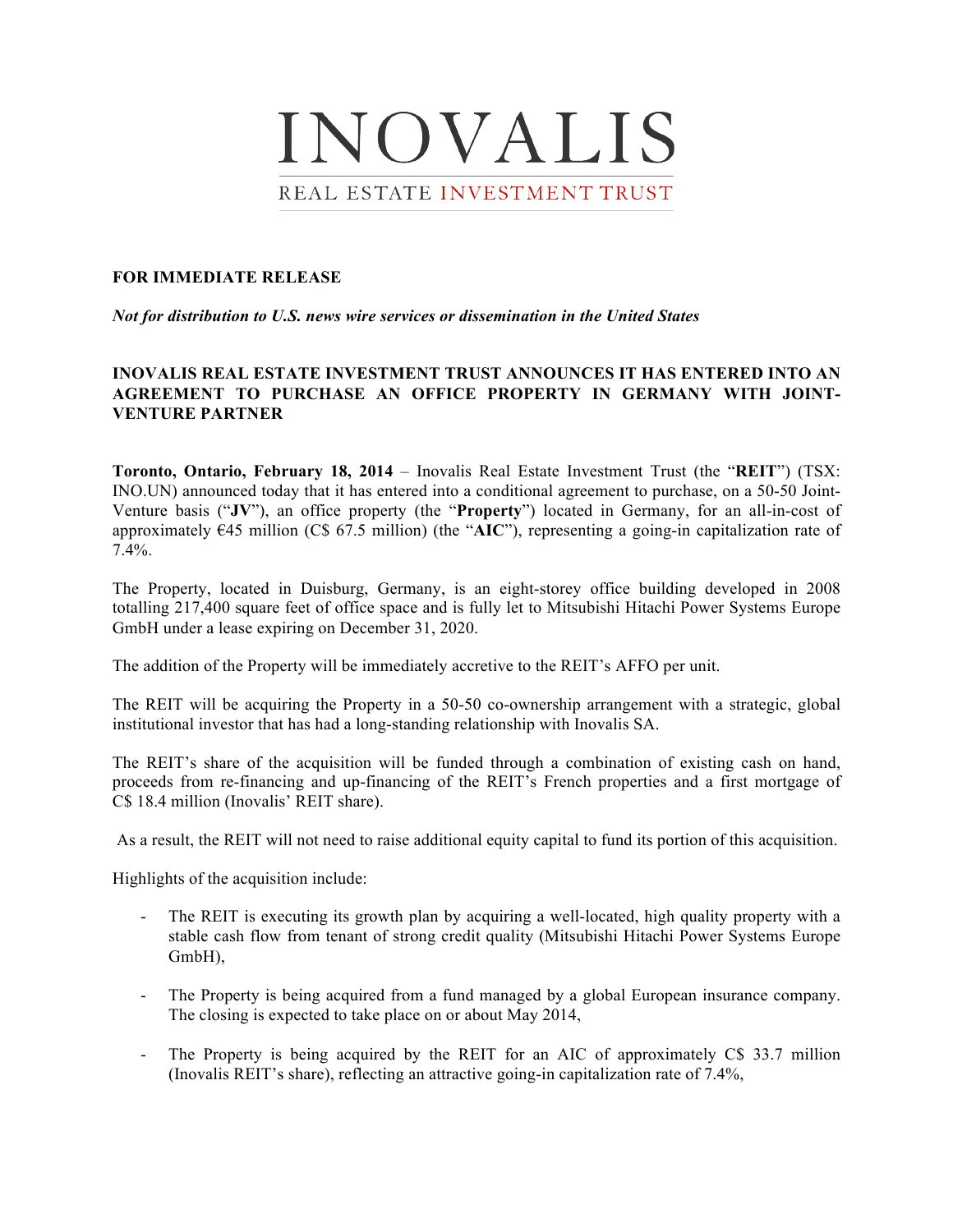- The REIT has negotiated a new first mortgage on the entire Property totalling C\$ 36.7 million. The terms of the mortgage are: interest only, with a minimum term of 4 years with a 2 year extension, at an interest rate of 1.75% over 3-month EURIBOR (with possibility of a cap on the 3-month EURIBOR at 2.25%),

The REIT's portion of the AIC will be satisfied through a combination of cash on hand and the refinancing of the REIT's French properties with European banks. Upon the completion of the Property acquisition, the average LTV on the REIT will remain below 55%,

Further to the acquisition of the Property, the French properties and the German properties will represent 78% and 22% respectively of Inovalis REIT next twelve month's rental income.

Khalil Hankach, newly appointed Inovalis REIT's Chief Investment Officer, commented: "We are excited because the acquisition is consistent with our previously stated growth strategy of acquiring high-quality assets located in good locations in stable markets at attractive relative valuations. The REIT continues to see similar investment opportunities in the targeted European markets, and thanks to the possibility of the JV, we will have sufficient liquidity to continue buying assets through out 2014. Additionally, and despite the fact that REIT has not yet closed its first fiscal year, its legitimacy is established enough to convince institutional investors from outside of Canada to invest along side the REIT".

All amounts have been converted to Canadian dollars (C\$) using an exchange rate of 1.50 C\$ per  $\epsilon$ .

### **About Inovalis Real Estate Investment Trust**

Inovalis Real Estate Investment Trust is an unincorporated, open-ended real estate investment trust established pursuant to a declaration of trust under the laws of the Province of Ontario. The REIT has been created for the purpose of acquiring and owning office properties primarily located in France and Germany but also opportunistically in other European countries where assets meet the REIT's investment criteria. The REIT currently owns an interest in four office properties in France and Germany, comprising 529,267 square feet (49,170 square metres) of gross leasable area (before the acquisition of the Property).

### **Non-GAAP Measures**

The REIT's consolidated financial statements are prepared in accordance with international financial reporting standards ("IFRS"). However, in this press release a number of measures which do not have a meaning recognized under IFRS or Canadian Generally Accepted Account Principles ("GAAP") are presented. AFFO is a non-GAAP financial measure widely used in the real estate industry as a measure of operating performance. AFFO is calculated by adjusting FFO for non-cash items such as: straightlining of contractual rent, the cash effect of the lease equalization swap, amortization of fair value adjustments on assumed debt and the non-cash portion of the asset management fees paid in Exchangeable Securities. Non-recurring costs that impact operating cash flow may be adjusted, and capital and tenant expenditures incurred and capitalized in the period by the REIT are deducted. There is no standard industry definition of AFFO.

Non-GAAP financial measures should not be construed as an alternative to financial measures calculated in accordance with GAAP. Further the REIT's method of calculating supplemental non-GAAP financial